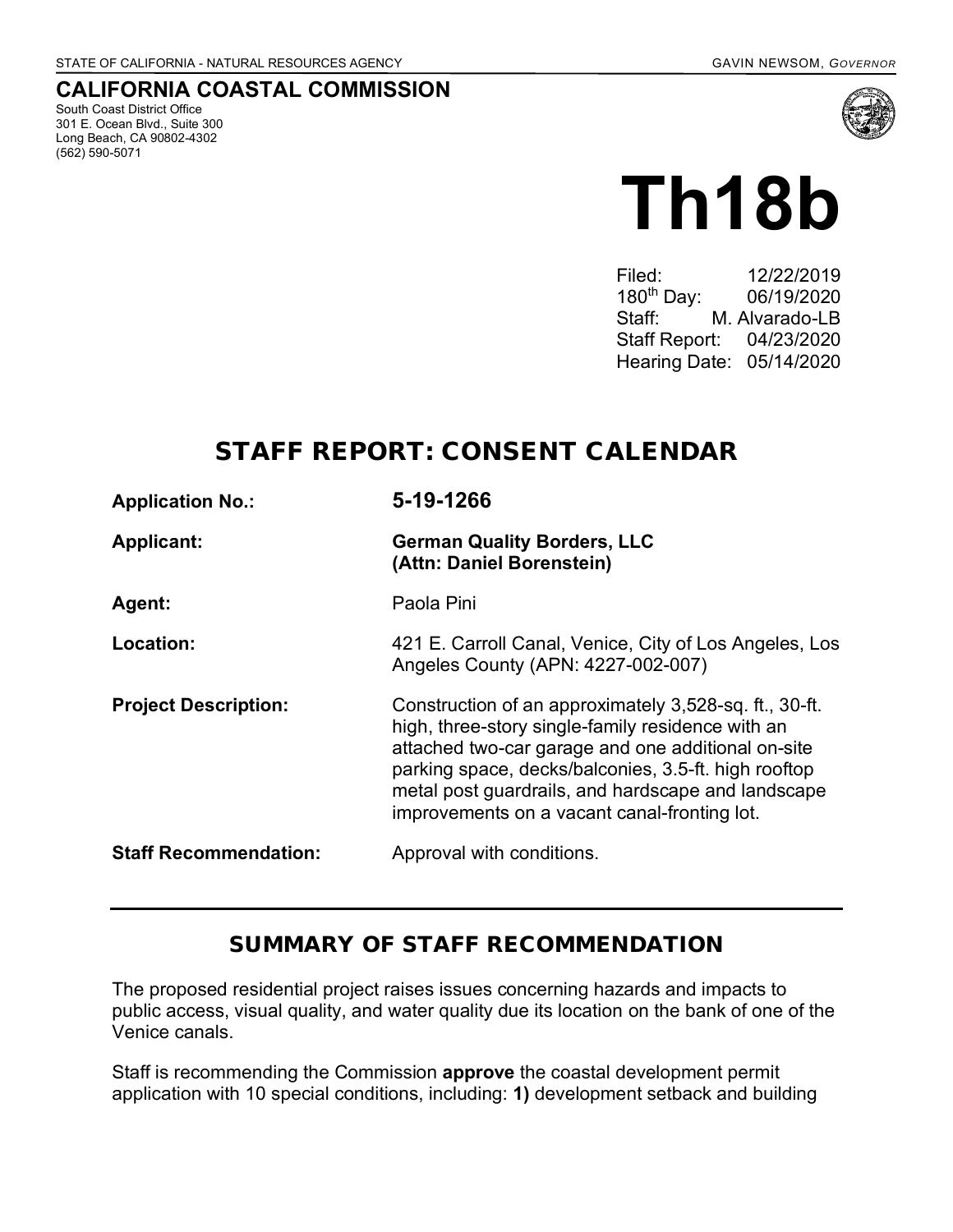height; **2)** permeable area and setback requirement; **3)** permit compliance; **4)**  assumption of risk; **5)** no future shoreline protective device**; 6)** construction best management practices, and drainage and run-off control practices; **7)** drought tolerant, non-invasive plants; **8)** LADBS approval; **9)** local government approval; and **10)** deed restriction. These conditions are imposed to ensure that the vehicle parking spaces are developed and maintained on-site, biological resources and water quality are protected for the life of the project, and risks to life and property from flood hazards are minimized.

The proposed project, only as conditioned, can be found consistent with Chapter 3 of the Coastal Act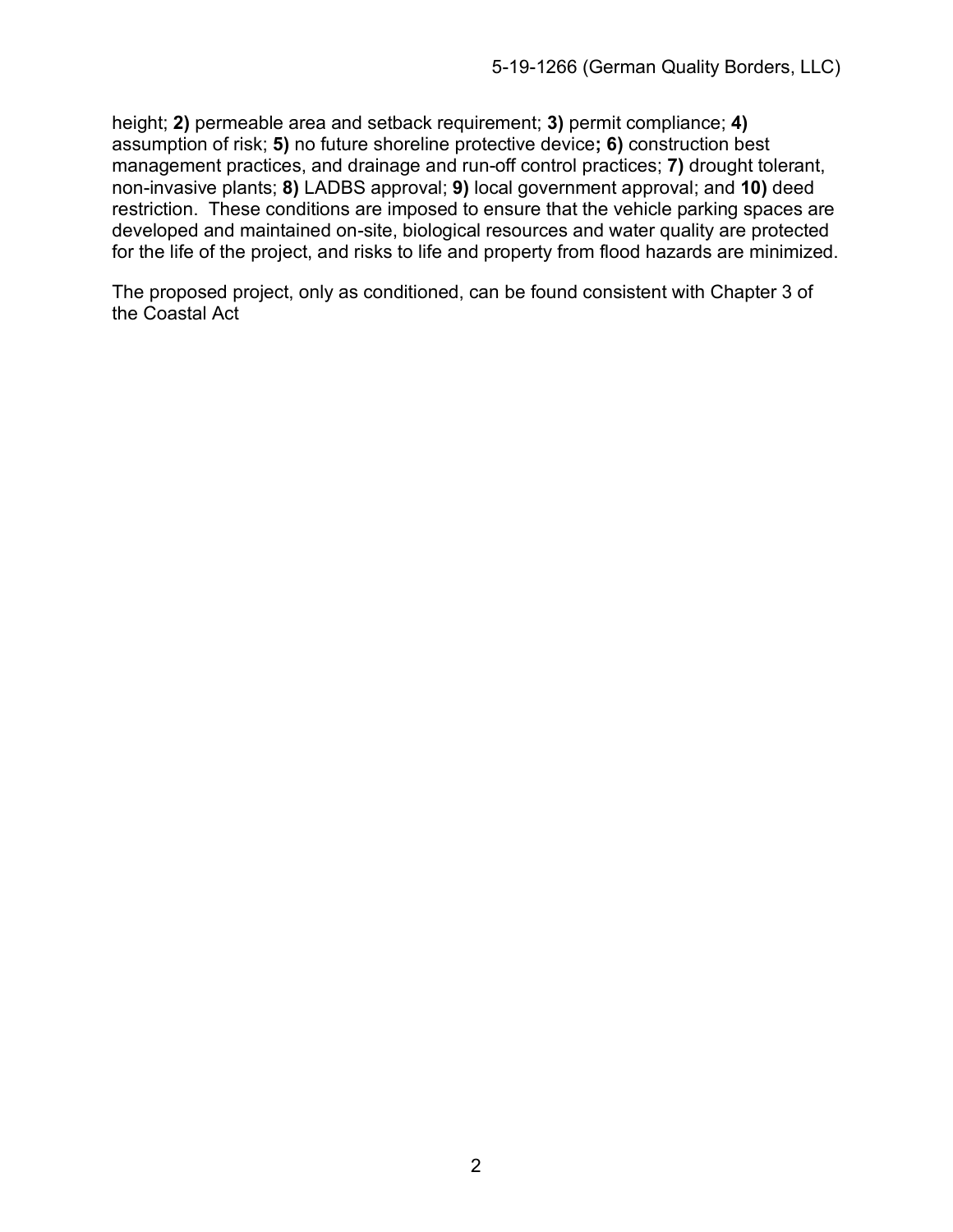# TABLE OF CONTENTS

## 

#### **EXHIBITS**

<u>Exhibit 1 – Project Location</u><br>Exhibit 2 – Plans and Elevations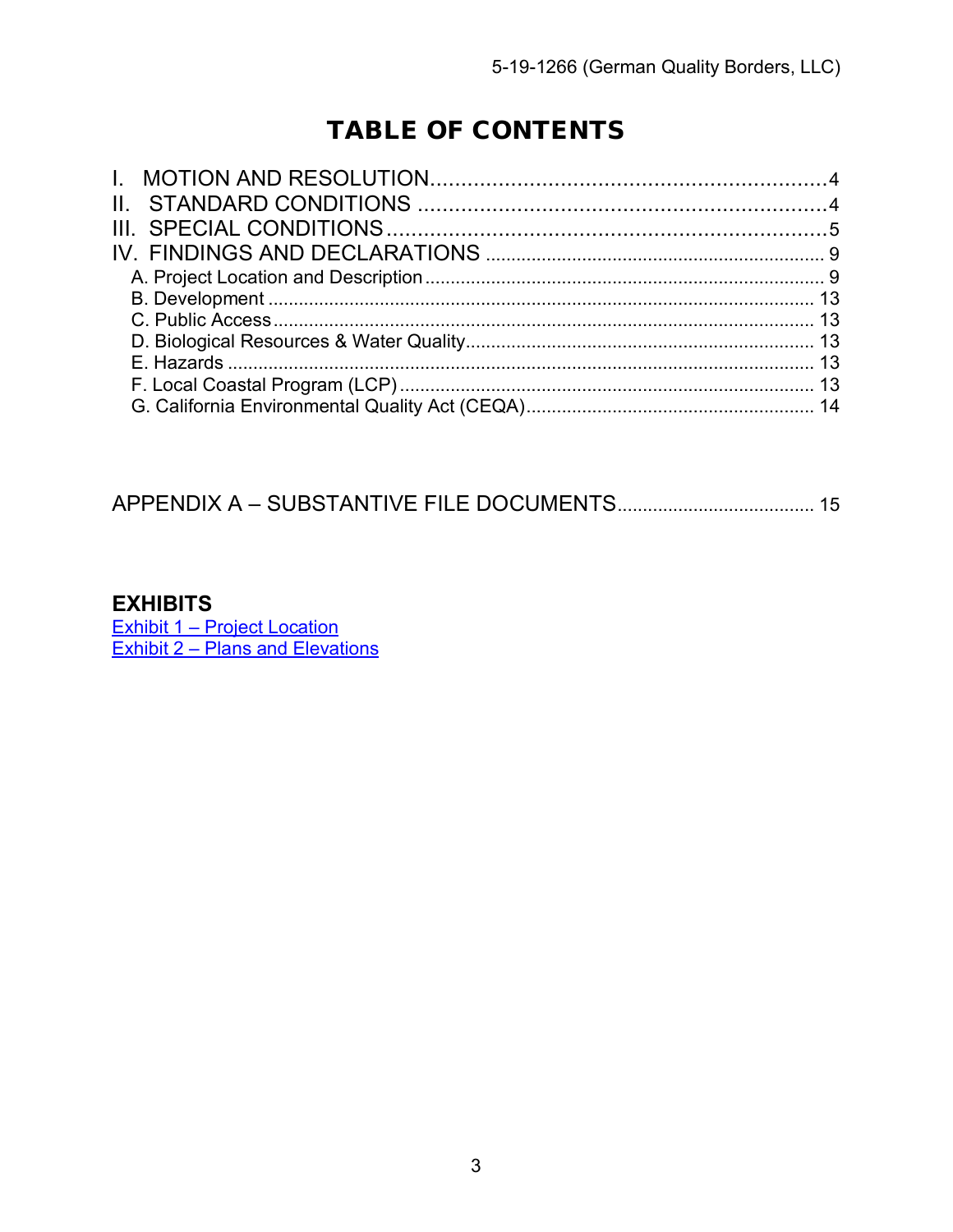# **I. MOTION AND RESOLUTION**

#### **Motion:**

I move that the Commission **approve** the coastal development permit applications included on the consent calendar in accordance with the staff recommendations.

Staff recommends a **YES** vote. Passage of this motion will result in approval of all of the permits included on the consent calendar. The motion passes only by affirmative vote of a majority of the Commissioners present.

#### **Resolution:**

The Commission hereby approves a coastal development permit for the proposed development and adopts the findings set forth below on grounds that the development as conditioned will be in conformity with the policies of Chapter 3 of the Coastal Act and will not prejudice the ability of the local government having jurisdiction over the area to prepare a Local Coastal Program conforming to the provisions of Chapter 3. Approval of the permit complies with the California Environmental Quality Act because either 1) feasible mitigation measures and/or alternatives have been incorporated to substantially lessen any significant adverse effects of the development on the environment, or 2) there are no further feasible mitigation measures or alternatives that would substantially lessen any significant adverse impacts of the development on the environment.

# **II. STANDARD CONDITIONS**

- **1. Notice of Receipt and Acknowledgment**. The permit is not valid and development shall not commence until a copy of the permit, signed by the applicant or authorized agent, acknowledging receipt of the permit and acceptance of the terms and conditions, is returned to the Commission office.
- **2. Expiration**. If development has not commenced, the permit will expire two years from the date on which the Commission voted on the application. Development shall be pursued in a diligent manner and completed in a reasonable period of time. Application for extension of the permit must be made prior to the expiration date.
- **3. Interpretation**. Any questions of intent or interpretation of any condition will be resolved by the Executive Director or the Commission.
- **4. Assignment**. The permit may be assigned to any qualified person, provided assignee files with the Commission an affidavit accepting all terms and conditions of the permit.
- **5. Terms and Conditions Run with the Land**. These terms and conditions shall be perpetual, and it is the intention of the Commission and the applicant to bind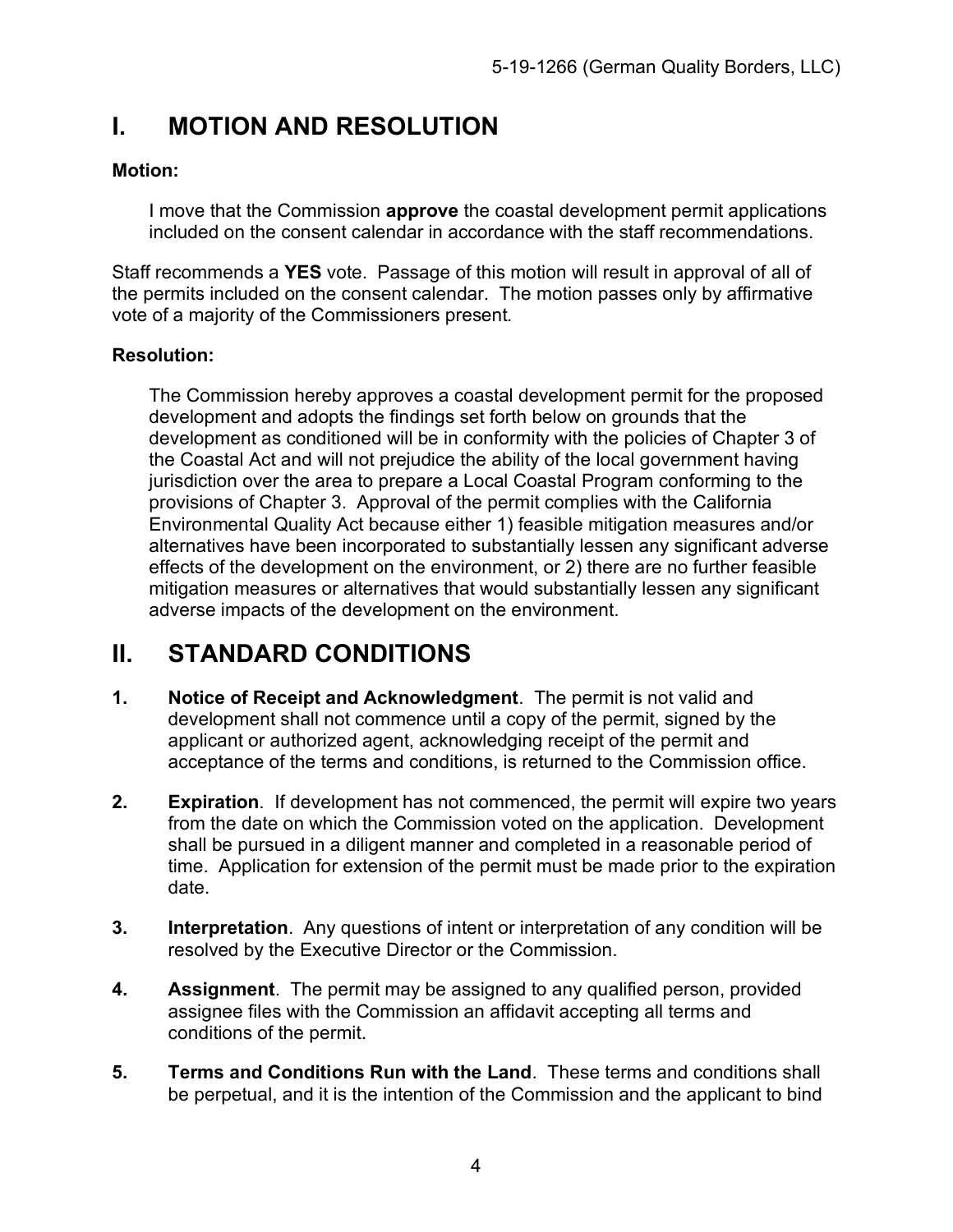all future owners and possessors of the subject property to the terms and conditions.

# **III. SPECIAL CONDITIONS**

#### **1. Development Setbacks and Building Height.**

- A. PRIOR TO ISSUANCE OF THE COASTAL DEVELOPMENT PERMIT, the applicant shall submit, in a form and content acceptable to the Executive Director, two (2) full sized sets of final revised project plans, which shall substantially conform with the project plans received by the Commission's South Coast District Office on November 22, 2019, except shall be modified to comply with the following:
	- i. No development is authorized within 10 feet of the fronting canal property line (Carroll Canal) nor within or above the minimum required 450-squarefoot permeable front yard area, except as described in **Special Condition 2** below. Ten feet landward of the fronting canal property line, the maximum height of any structure shall not exceed 22 feet above the centerline of the rear alley. Beyond 10 horizontal feet from the canalfronting property line, one foot in additional height is permitted for each two additional horizontal feet to a maximum height of 30 feet except for chimneys, ducts, and other accessory structures which are limited to 35 feet. Roof deck railings shall not exceed 42 inches above the 30-foot height limit and shall clearly be of an open design. Building height is measured from the elevation of the adjacent alley.
	- ii. The proposed residence shall provide and maintain an average setback of 15 feet, but no less than 10 feet, in the front yard adjacent to the canal property line. Proposed development must conform with all required setbacks.
	- iii. All improvements (e.g. fencing, pavers, etc.) that extend beyond the canalfronting property line must be removed.
- B. The permittee shall undertake development in accordance with the approved plan. Any proposed changes to the approved final plan shall be reported to the Executive Director. No changes to the approved final plans shall occur without a Commission amendment to this coastal development permit unless the Executive Director determines that no amendment is legally required.
- **2. Permeable Yard Area.** In order to maintain an open and visible access corridor, to enhance visual quality, and to preserve the water quality and biological productivity of the canals, an uncovered and permeable yard area totaling no less than fifteen times the width of the site (in this case: 15 feet  $x$  30 feet = 450 square feet) shall be maintained on the project site in the front yard area between the structure and the front (Carroll Canal) property line. Uncovered means that no fill or building extensions (i.e. chimneys, balconies, stairs, trellises, eaves) shall be placed in or over the permeable yard area with the exception of fences or garden walls (not to exceed 42 inches in height), permeable decks at grade (not to exceed 18 inches in height), and an underground cistern, French drain or other similar drainage system for water retention. The permeable yard area may include minimal coverage with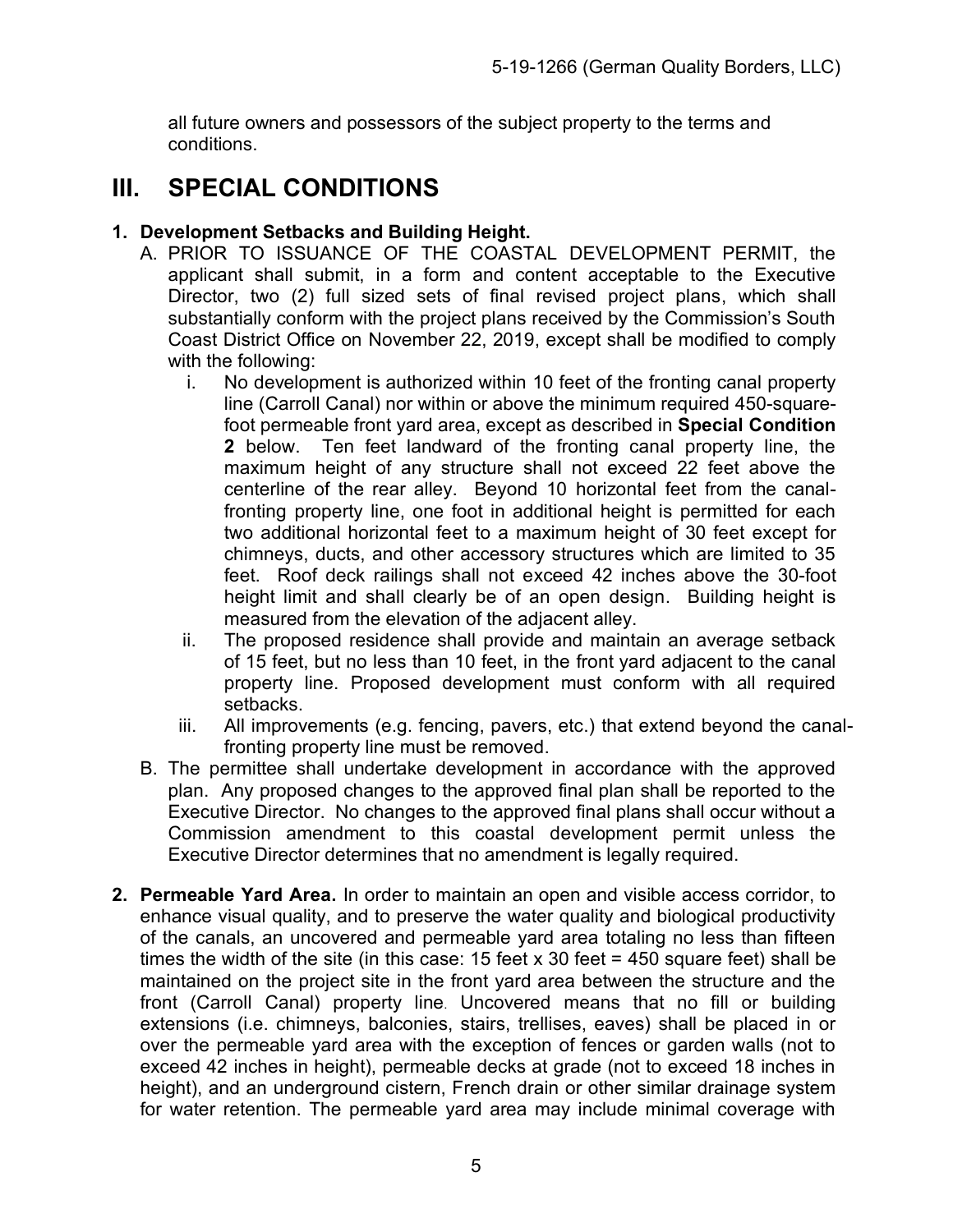impermeable pavers, stones, concrete walkways or other similar ground cover, but in no event shall impermeable materials occupy more than fifteen percent (15%) of the total amount of the required permeable yard area.

- **3. Permit Compliance.** The permittee shall undertake and maintain the development in conformance with the special conditions of the permit and the final plans. Any proposed changes to the approved plans shall be reported to the Executive Director in order to determine if the proposed change shall require a permit amendment pursuant to the requirements of the Coastal Act and the California Code of Regulations. No changes to the approved plans shall occur without a Commissionapproved permit amendment unless the Executive Director determines that no permit amendment is required.
- **4. Assumption of Risk, Waiver of Liability and Indemnity.** By acceptance of this permit, the applicant acknowledges and agrees (i) that the site may be subject to hazards from waves, erosion, storm conditions, liquefaction, flooding and sea level rise; (ii) to assume the risks to the applicant(s) and the property that is the subject of this permit of injury and damage from such hazards in connection with this permitted development; (iii) to unconditionally waive any claim of damage or liability against the Commission, its officers, agents, and employees for injury or damage from such hazards; and (iv) to indemnify and hold harmless the Commission, its officers, agents, and employees with respect to the Commission's approval of the project against any and all liability, claims, demands, damages, costs (including costs and fees incurred in defense of such claims), expenses, and amounts paid in settlement arising from any injury or damage due to such hazards.

#### **5. No Future Shoreline Protective Device.**

- A. By acceptance of this permit, the permittee agrees, on behalf of itself and all other successors and assigns, that the project is new development for which there is no right to shoreline protection and hereby waives on behalf of itself, and all other successors and assigns, any rights that may exist under applicable law to construct a shoreline protective device to protect the development approved pursuant to Coastal Development Permit No. 5-19- 1266, and any future improvements, in the event that the development is threatened with damage or destruction from waves, erosion, storm conditions, liquefaction, flooding, sea level rise, or other natural coastal hazards in the future.
- B. By acceptance of this permit, the applicant further agrees, on behalf of itself and all successors and assigns, that the landowner(s) is required to remove the development authorized by this permit, including the residence and yard improvements if any other government agency with legal jurisdiction has issued a final order, not overturned through any appeal or writ proceedings, determining that the structures are currently and permanently unsafe for occupancy or use due to coastal hazards and that there are no measures that could make the structures suitable for habitation or use without the use of bluff or shoreline protective devices.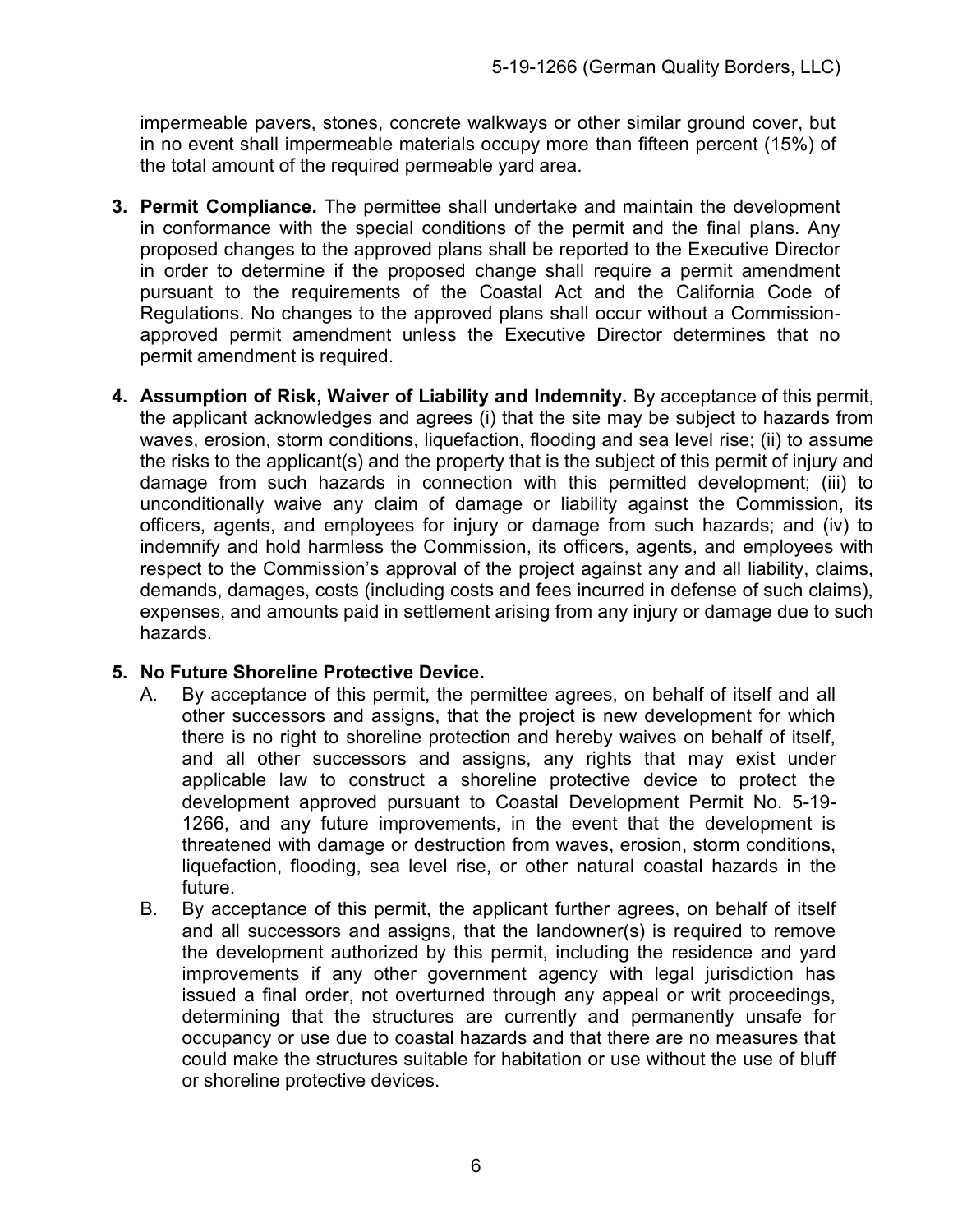C. In the event that portions of the development fall to the public walkway and/or water before they are removed, the landowner(s) shall remove all recoverable debris associated with the development from the public walkway and/or water and lawfully dispose of the material in an approved disposal site. Such removal shall require a coastal development permit. Prior to removal, the permittee shall submit two copies of a Removal Plan to the Executive Director for review and written approval. The Removal Plan shall clearly describe the manner in which such development is to be removed and the affected area restored so as to best protect coastal resources, including the Venice Canals.

#### **6. Water Quality.**

- A. Construction Responsibilities and Debris Removal
	- (1) No demolition or construction materials, equipment, debris, or waste shall be placed or stored where it may enter sensitive habitat, receiving waters or a storm drain, or be subject to wave, wind, rain or tidal erosion and dispersion;
	- (2) No demolition or construction equipment, materials, or activity shall be placed in or occur in any location that would result in impacts to environmentally sensitive habitat areas, streams, wetlands or their buffers;
	- (3) Any and all debris resulting from demolition or construction activities shall be removed from the project site within 24 hours of completion of the project;
	- (4) Demolition or construction debris and sediment shall be removed from work areas each day that demolition or construction occurs to prevent the accumulation of sediment and other debris that may be discharged into coastal waters;
	- (5) All trash and debris shall be disposed in the proper trash and recycling receptacles at the end of every construction day;
	- (6) The applicant(s) shall provide adequate disposal facilities for solid waste, including excess concrete, produced during demolition or construction;
	- (7) Debris shall be disposed of at a legal disposal site or recycled at a recycling facility. If the disposal site is located in the coastal zone, a coastal development permit or an amendment to this permit shall be required before disposal can take place unless the Executive Director determines that no amendment or new permit is legally required;
	- (8) All stock piles and construction materials shall be covered, enclosed on all sides, shall be located as far away as possible from drain inlets and any waterway, and shall not be stored in contact with the soil;
	- (9) Machinery and equipment shall be maintained and washed in confined areas specifically designed to control runoff. Thinners or solvents shall not be discharged into sanitary or storm sewer systems;
	- (10) The discharge of any hazardous materials into any receiving waters shall be prohibited;
	- (11) Spill prevention and control measures shall be implemented to ensure the proper handling and storage of petroleum products and other construction materials. Measures shall include a designated fueling and vehicle maintenance area with appropriate berms and protection to prevent any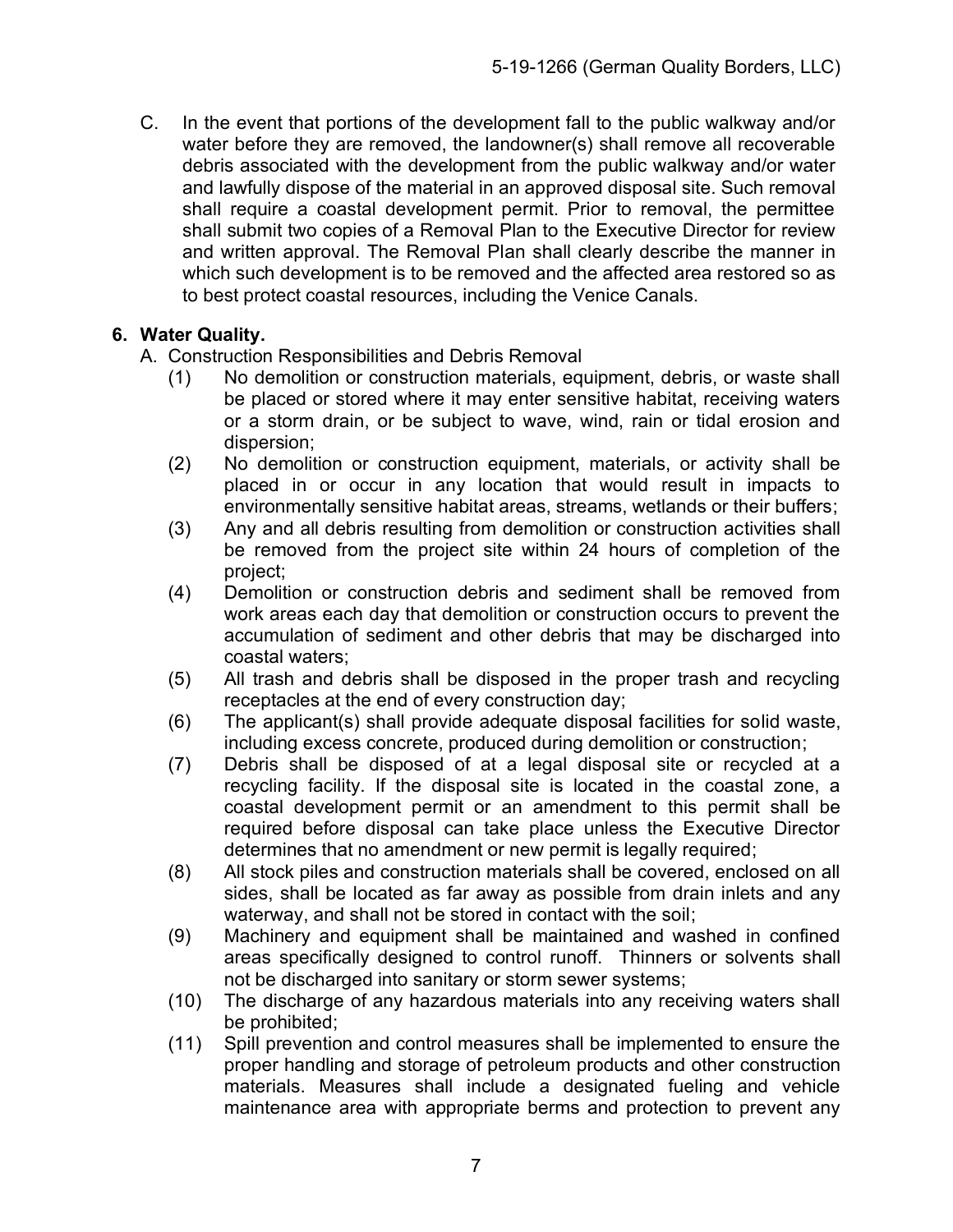spillage of gasoline or related petroleum products or contact with runoff. The area shall be located as far away from the receiving waters and storm drain inlets as possible;

- (12) Best Management Practices (BMPs) and Good Housekeeping Practices (GHPs) designed to prevent spillage and/or runoff of demolition or construction-related materials, and to contain sediment or contaminants associated with demolition or construction activity, shall be implemented prior to the on-set of such activity;
- (13) All BMPs shall be maintained in a functional condition throughout the duration of construction activity.
- B. Drainage and Water Quality
	- (1) During construction of the proposed project, no runoff, site drainage or dewatering shall be directed from the site into any canal or street that drains into a canal, unless specifically authorized by the California Regional Water Quality Control Board;
	- (2) All equipment and materials shall be stored and managed in a manner to minimize the potential of pollutants to enter the canals;
	- (3) A French drain, underground cistern, or other similar drainage systems that collect and reduce the amount of runoff that leaves the site shall be installed and maintained on the project site;
	- (4) All runoff leaving the site shall be directed away from the canals and into the City storm drain system;
	- (5) No water from any pool or spa shall be discharged into any canal or street that drains into a canal.

#### **7. Landscaping − Drought Tolerant, Non-Invasive Plants.**

A. Vegetated landscaped areas shall only consist of native plants or non-native drought tolerant plants, which are non-invasive. No plant species listed as problematic and/or invasive by the California Native Plant Society (http://www.CNPS.org/), the California Invasive Plant Council (formerly the California Exotic Pest Plant Council) (http://www.cal-ipc.org/), or as may be identified from time to time by the State of California shall be employed or allowed to naturalize or persist on the site. No plant species listed as a "noxious weed" by the State of California or the U.S. Federal Government shall be utilized within the property. All plants shall be low water use plants as identified by California Department of Water Resources (See:

<http://www.water.ca.gov/wateruseefficiency/docs/wucols00.pdf> and [http://ucanr.edu/sites/WUCOLS/files/183488.pdf\)](http://ucanr.edu/sites/WUCOLS/files/183488.pdf).

- B. Use of reclaimed water for irrigation is encouraged. If using potable water for irrigation, only drip or microspray irrigation systems may be used. Other water conservation measures shall be considered, such as weather based irrigation controllers.
- **8. City of Los Angeles, Department of Building and Safety Approval.** PRIOR TO ISSUANCE OF COASTAL DEVELOPMENT PERMIT, or within such additional time as the Executive Director may grant in writing for good cause, the applicant shall provide to the Executive Director a copy of a permit issued or evidence of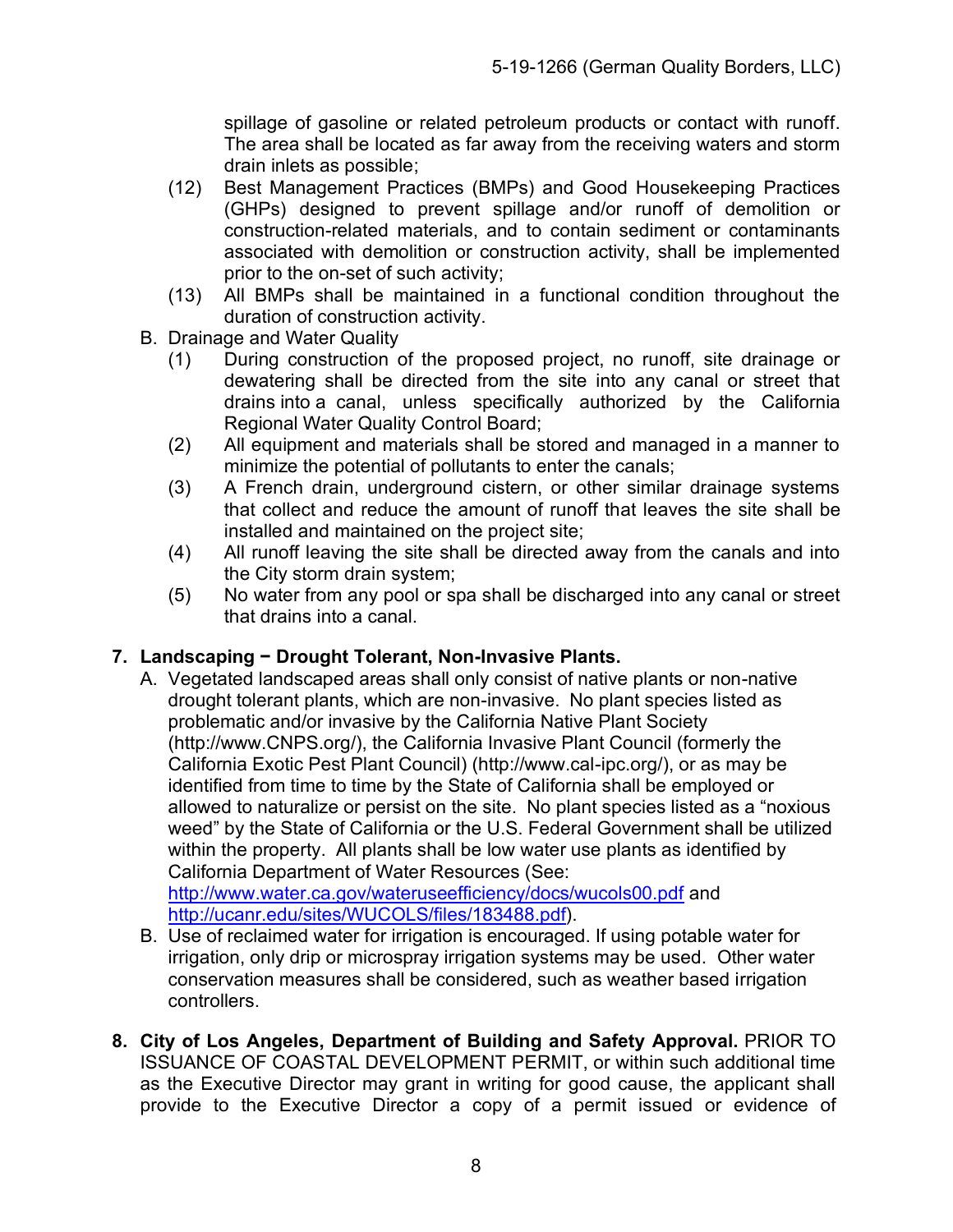preliminary approval by the City of Los Angeles, Department of Building and Safety (LADBS). The applicant shall inform the Executive Director of any changes to the project required by LADBS. Such changes shall not be incorporated into the project until the applicant obtains an amendment to this coastal development permit, unless the Executive Director determines that no amendment is legally required.

- **9. Local Government Approval.** The proposed development is subject to the review and approval of the City of Los Angeles (City). This action has no effect on conditions imposed by the City pursuant to an authority other than the Coastal Act. In the event of conflict between the terms and conditions imposed by the City and those of this coastal development permit, the terms and conditions of Coastal Development Permit 5-19-1266 shall prevail.
- **10.Deed Restriction.** PRIOR TO ISSUANCE OF THE COASTAL DEVELOPMENT PERMIT, the applicant shall submit to the Executive Director for review and approval documentation demonstrating that the landowner(s) have executed and recorded against the parcel(s) governed by this permit a deed restriction, in a form and content acceptable to the Executive Director: (1) indicating that, pursuant to this permit, the California Coastal Commission has authorized development on the subject property, subject to terms and conditions that restrict the use and enjoyment of that property; and (2) imposing the Special Conditions of this permit as covenants, conditions and restrictions on the use and enjoyment of the Property. The deed restriction shall include a legal description of the entire parcel or parcels governed by this permit. The deed restriction shall also indicate that, in the event of an extinguishment or termination of the deed restriction for any reason, the terms and conditions of this permit shall continue to restrict the use and enjoyment of the subject property so long as either this permit or the development it authorizes, or any part, modification, or amendment thereof, remains in existence on or with respect to the subject property.

# **IV. FINDINGS AND DECLARATIONS**

#### **A. PROJECT LOCATION AND DESCRIPTION**

The subject site is an approximately 2,400-square-foot (30 feet wide and 80 feet deep) vacant, canal-front lot located approximately 1/3-mile from the beach in the Venice Canals subarea (**[Exhibit 1](https://documents.coastal.ca.gov/reports/2020/5/Th18b/Th18b-5-2020-exhibits.pdf)**). The site is zoned RW1-1-O by the City of Los Angeles zoning code and designated Single Family dwelling – Low Medium Density I in the certified Venice LUP.

The applicant proposes to construct an approximately 3,528-square-foot, 30-foot high three-story single-family residence with an attached two-car garage (**[Exhibit 2](https://documents.coastal.ca.gov/reports/2020/5/Th18b/Th18b-5-2020-exhibits.pdf)**). The applicant is proposing an additional on-site parking space on the driveway apron. The proposed development also includes roof and first floor decks totaling 918 square feet, 3.5-foot high rooftop metal post guardrails, and landscape and hardscape improvements. The roof deck will be accessed by staircase.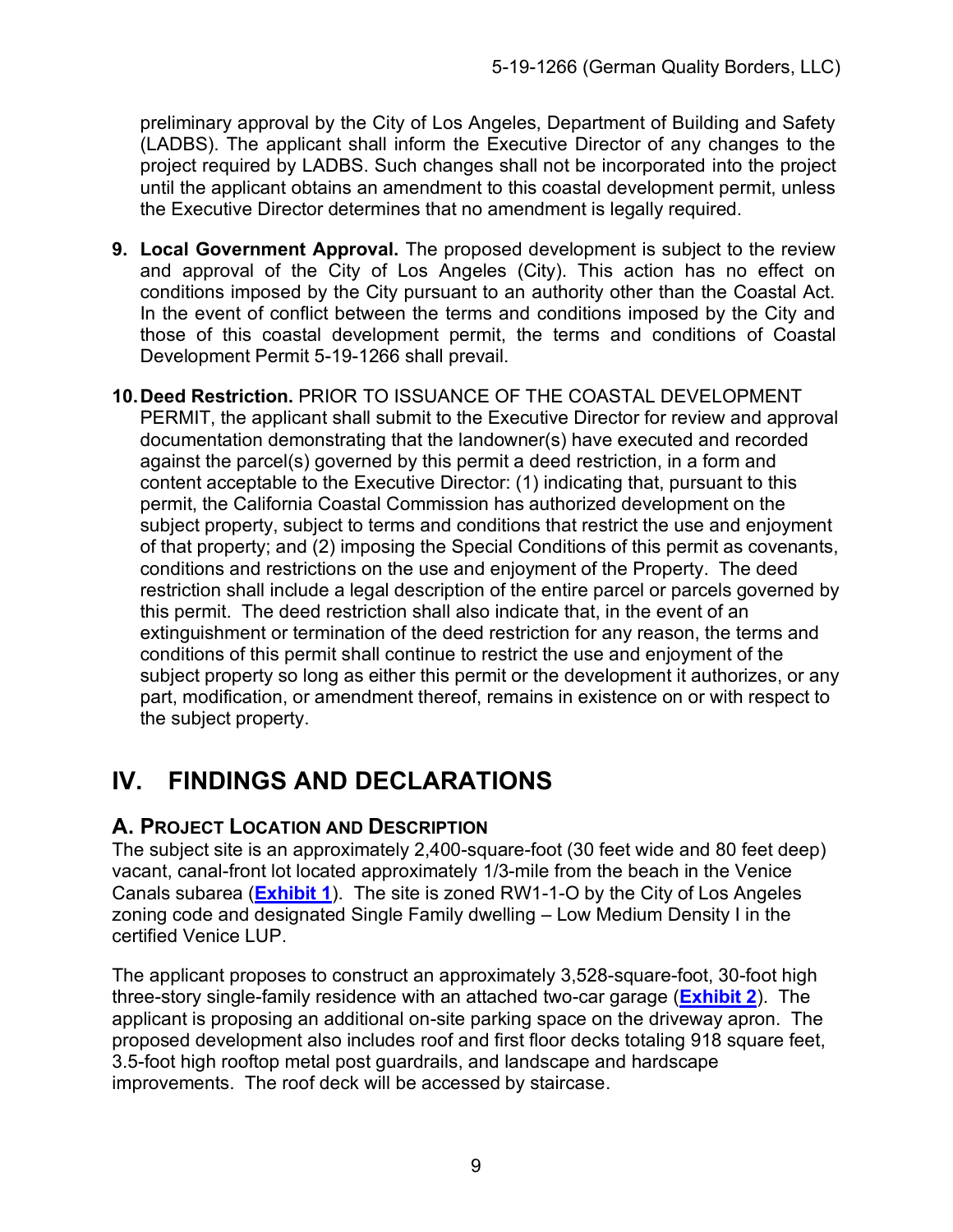A mix of one to three-story single-family residences and two-story multi-family residential structures, with or without roof decks and roof access structures, characterize the neighborhood, and are similar in size to the proposed project. Therefore, the proposed development is compatible with the existing community character, and is not anticipated to have an adverse cumulative effect with regard to the surrounding character. Public sidewalks currently provide public access along all banks of the canals.

The height limits set forth in the certified Venice Land Use Plan (LUP) for the Venice Canals subarea are specific with regards to residences. Ten feet landward of the fronting canal property line, the maximum height of any structure shall not exceed 22 feet above the centerline of the rear alley. Beyond ten horizontal feet from the fronting canal property line, one foot in additional height is permitted for each two additional horizontal feet to a maximum height of 30 feet except for chimneys, ducts, and other accessory structures, which are limited to 35 feet. Roof deck railings shall not exceed 42 inches above the 30-foot height limit. Building height is measured from the elevation of the adjacent alley.

The proposed residence features a stepped-back third story. The front height of the residence, which is set back 18.8 feet and fronting the canal, begins at a height of just above 22 feet and then ascends to a maximum height of approximately 30 feet (as measured from the centerline of the alley). The proposed metal post roof deck railing will not exceed 42 inches in height. Therefore, the proposed project meets the specific height requirements of the LUP. **Special Condition 1** reflects the requirements for height limits.

The proposed residence will provide a 18.8-foot deep front (canal-front) yard setback and approximately 457 square feet of permeable front yard area in conformance with the Commission certified Venice Land Use Plan (LUP) (see **[Exhibit 2](https://documents.coastal.ca.gov/reports/2020/5/Th18b/Th18b-5-2020-exhibits.pdf)**), which requires that canal fronting homes maintain a permeable yard area between the canal and home a minimum of 15 feet from the canal side property line to the structure, and a minimum total of 450 square foot of area, as represented in **Special Condition 2**.

In addition, due to the lack of any on-street parking in the immediate area of the project, the Venice Certified LUP requires single-family residences to provide three parking spaces, and three on-site parking spaces are provided for this project: two in the garage and one on the driveway apron, all accessed from the alley (Court E). To ensure that any future changes are consistent with the policies of the Coastal Act, any deviation from the approved plans must be submitted for review by the Executive Director; therefore, the Commission imposes **Special Condition 3**.

The project has obtained a Local Coastal Development Permit (CDP) issued by the City's Planning Department (Case No. DIR-2019-2006-CDP-MEL-SPP) and the proposed single-family residence conforms with the Low Medium I Residential designation. No appeal of the local action was filed. On November 22, 2019, the applicant submitted the required "dual" Coastal Commission CDP application (Application No. 5-19-1266) for Commission review and action.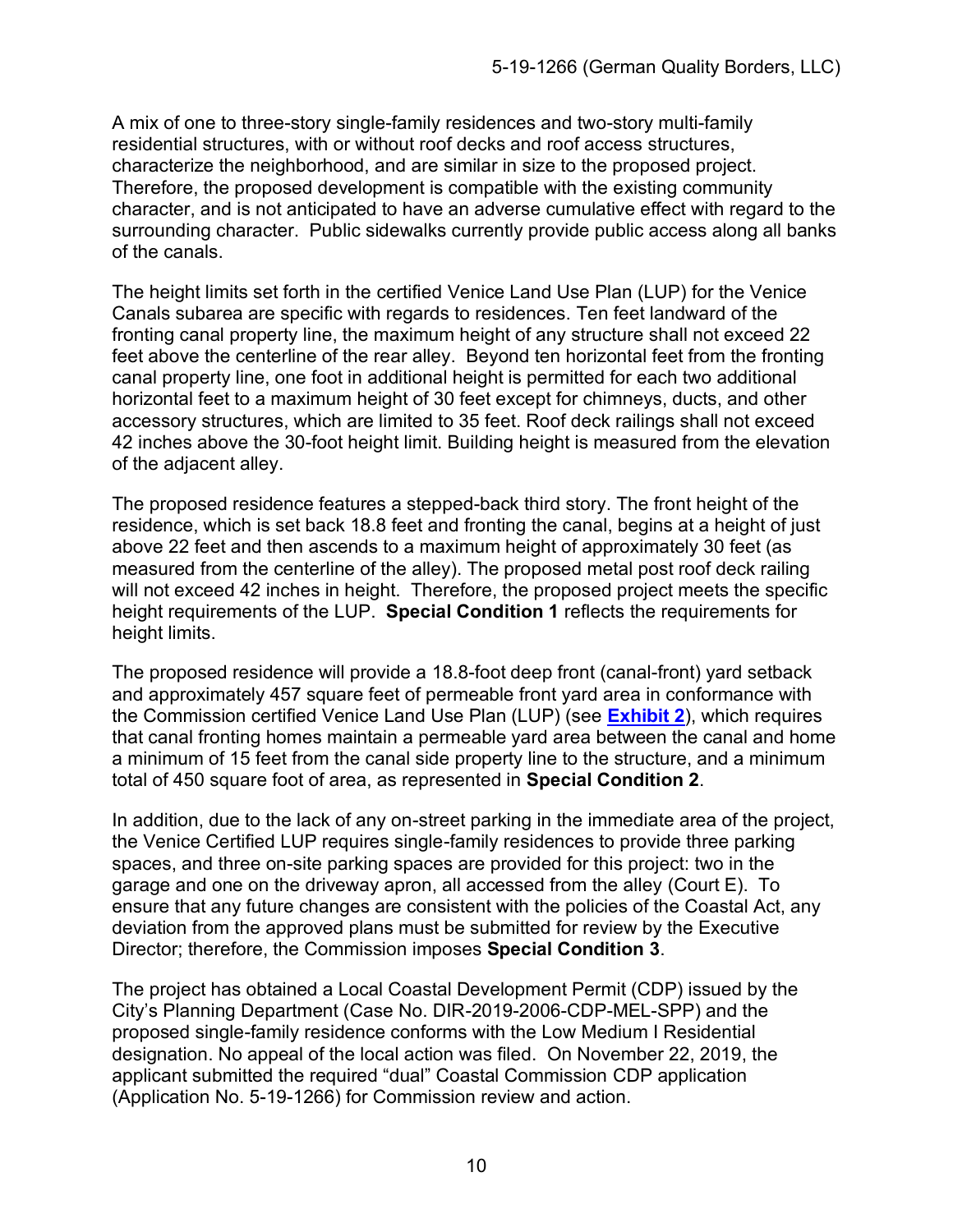The proposed development will not adversely affect the visual qualities of the area, and the project has been designed to be consistent with the community character by maintaining the thirty-foot height limit and complying with the front yard setback for all development in the Venice Canals neighborhood. Accordingly, the project site is surrounded by multi-story residential structures that are similar in size and height. The proposed development will not adversely impact coastal resources, public access, or public recreation opportunities, and is consistent with past Commission actions in the area and Chapter 3 policies of the Coastal Act.

The proposed development is located within the tidally influenced Venice canal system, which is mechanically controlled via a tide gate system, which is hydrologically connected to Ballona Lagoon by the Grand Canal. There are two sets of tide gates: tide gates located under the Washington Street Bridge at Grand Canal, which connect to the Venice Canals, and tide gates located at the southern end of Ballona Lagoon. These tide gates limit the potential for flooding and regulate tidal flushing (with seawater) in the Ballona Lagoon, Grand Canal, and Venice Canals. However, based on the City's Venice Sea Level Rise Vulnerability Assessment prepared by Moffat & Nichol (May 2018), the communities within the Venice Canals area are low-lying and flood prone under existing conditions. The tide gates are typically closed prior to higher-high tide events to prevent the water levels in the canal to rise. As sea levels rise, the tide gates may remain closed for longer periods (which would prevent accumulated stormwater from flushing out to sea), and as storm events become more extreme, flooding may become more frequent.

According to the Our Coast Our Future (OCOF) model, which, like the City's Vulnerability Assessment, uses Coastal Storm Modeling System data, the subject site is one of approximately 4,000 parcels, including the surrounding walk streets and canal bridges, which are anticipated to flood particularly from exceedances of stormwater capacity and/or tide gate malfunction. Under a medium-high risk aversion scenario, 2.5 feet of sea level rise is possible within the next 40 years and a rise in sea levels of up to 6.6 feet is projected to occur between 2090 and 2100 with current development and emission patterns (this does not account for ice sheet loss), which is within the anticipated 75-100 year life of the proposed development. The OCOF model indicates the project site is especially flood-prone with 2.5 feet of sea level rise, and will be subject to non-storm coastal flooding with 6.6 feet of sea level rise (see Figure 1 below). The Commission cannot determine with absolute certainty that the proposed residential development will be impacted by sea level rise-related hazards before the end of its economic life, although the current best available science indicates that some impacts are likely.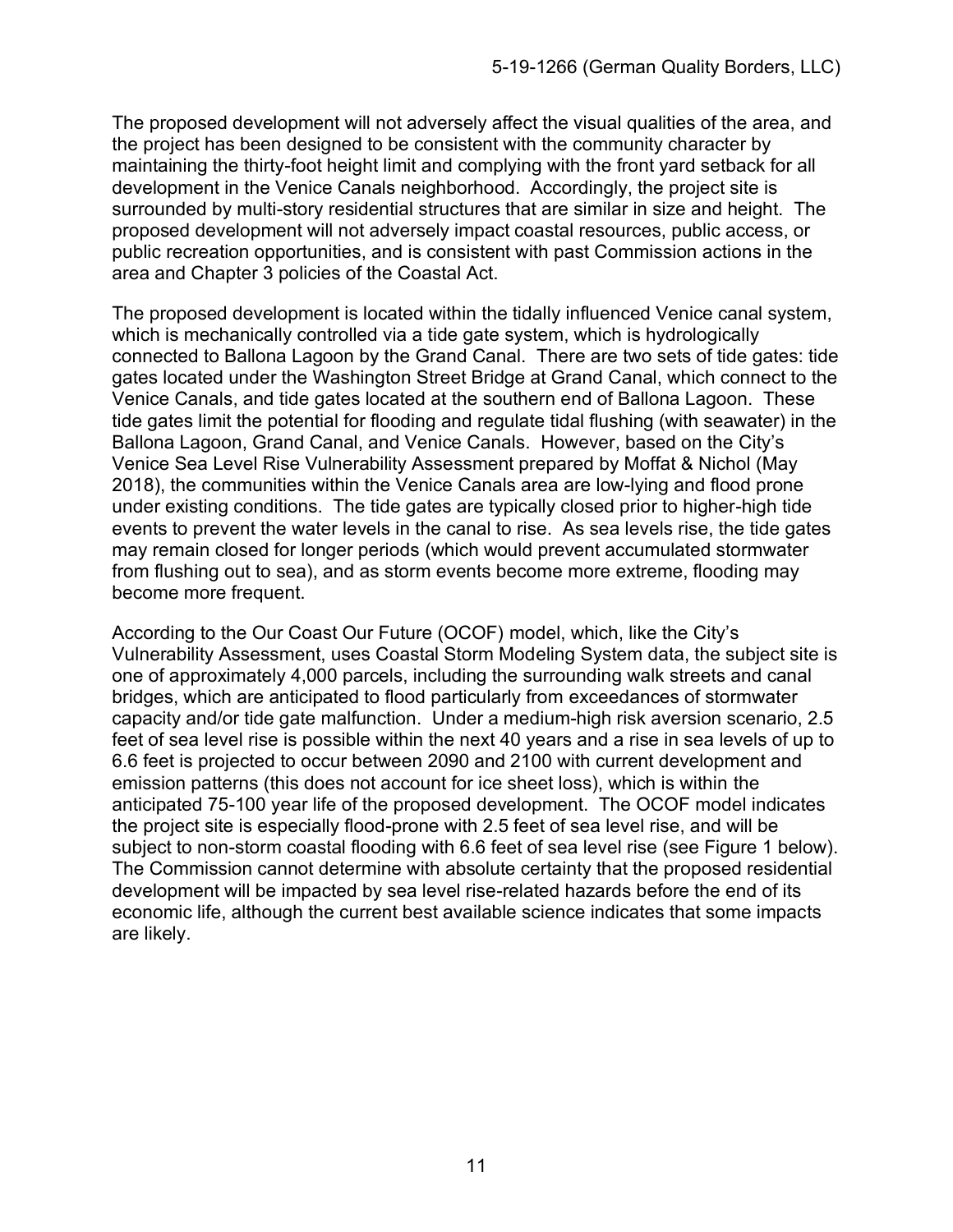

**Figure 1** Coastal and Inland Flooding for 6.6-ft. Sea Level Rise Scenario in the City of Los Angeles Venice subarea, including the project site.

Source: Venice Sea Level Rise Vulnerability Assessment by Moffat & Nicol (May 2018)

Given the risks and vulnerabilities the site faces in regard to flood hazards for the life of the development, **Special Conditions 4 and 5** require the applicant to assume the risks of pursuing development in a hazardous area, waive the applicant's right to install shoreline protective devices, and remove the development if deemed unsafe by a government entity.

Because the project site fronts the canals and is in proximity to the water, the Commission imposes construction-related requirements and best management practices under **Special Condition 6** to ensure pollution of the canal is prevented. Based on the project plans, stormwater runoff will be diverted to an on-site French drain and permeable areas for percolation, which will help minimize water runoff from the subject site. **Special Condition 7** requires the applicant to utilize only drought tolerant, non-invasive plant species and water conservative irrigation systems for any new landscaping.

**Special Condition 8** requires that the applicant obtain, at a minimum, preliminary approval from the local government to ensure that any changes to the project required by the local government complies with the intent of this coastal development permit. **Special Condition 9** requires the applicant to comply with local government requirements but clarifies that in the event of conflict between the terms and conditions imposed by the City and those of this coastal development permit, the terms and conditions of this permit (CDP No. 5-19-1266) shall prevail.

The Commission imposes **Special Condition 10** requiring the applicant to record a Deed Restriction acknowledging that, pursuant to this permit (CDP No. 5-19-1266), the California Coastal Commission has authorized development on the subject property, subject to terms and conditions that restrict the use and enjoyment of that property; and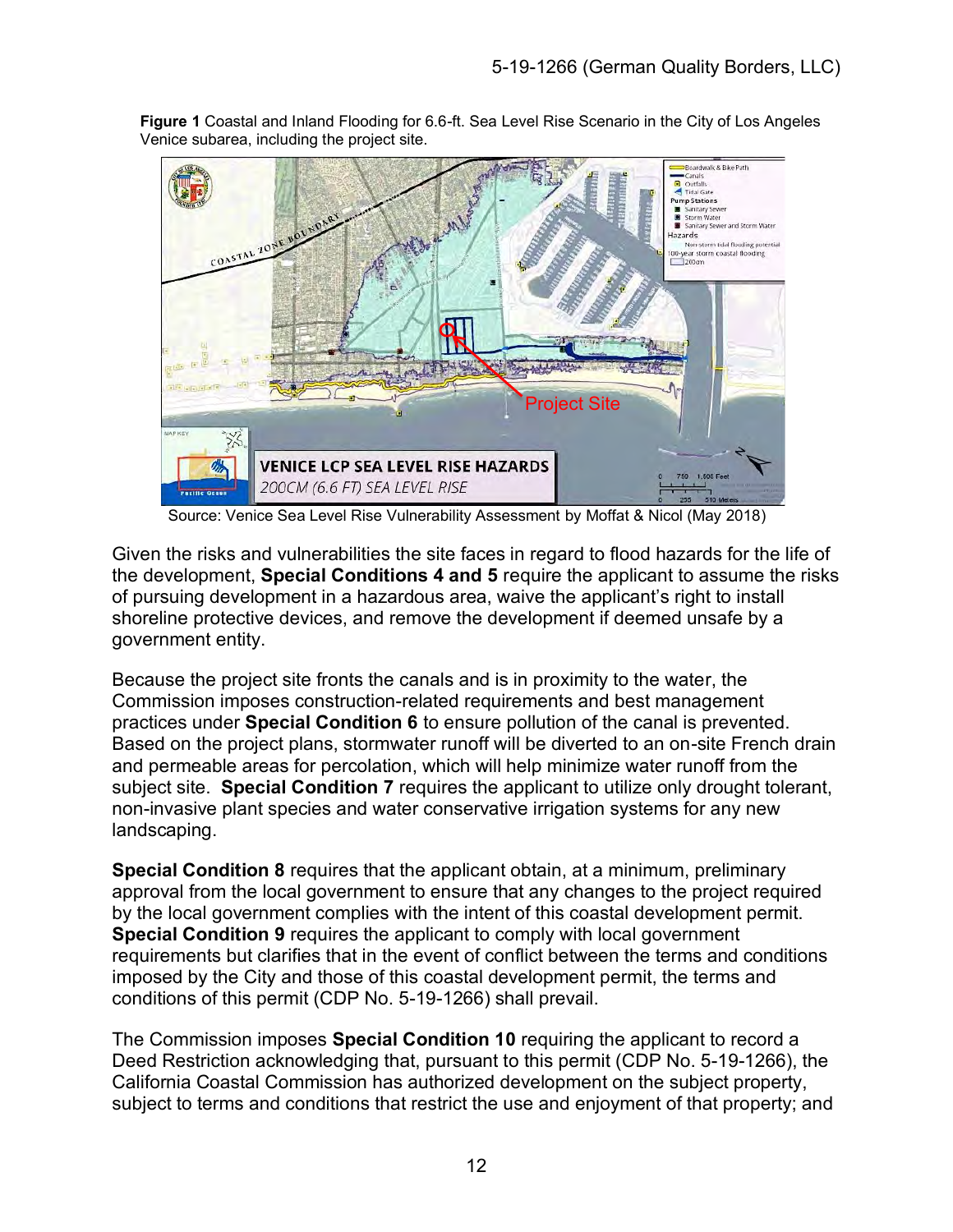(2) imposing the Special Conditions of this permit as covenants, conditions and restrictions on the use and enjoyment of the property.

### **B. DEVELOPMENT**

As proposed, the development is located within an existing developed area and is compatible with the character and scale of the surrounding area. The project provides adequate parking based on the Commission's typically applied standards. Therefore, as proposed, the development conforms with Sections 30250, 30251, and 30252 of the Coastal Act.

## **C. PUBLIC ACCESS**

The proposed development will not affect the public's ability to gain access to, and/or to use the coast and nearby recreational facilities. Therefore, as proposed, and conditioned, the development conforms to Sections 30210 through 30214, Sections 30220 through 30224, and 30252 of the Coastal Act.

## **D. BIOLOGICAL RESOURCES & WATER QUALITY**

The proposed development has a potential for a discharge of polluted runoff from the project site into coastal waters. The development, as proposed and as conditioned, incorporates design features to minimize the effect of construction and post-construction activities on the marine environment. These design features include, but are not limited to, the appropriate management of equipment and construction materials, reducing runoff through the use of permeable surfaces, the use of non-invasive drought tolerant vegetation to reduce and treat the runoff discharged from the site, and for the use of post-construction best management practices to minimize the project's adverse impact on coastal waters. Therefore, the Commission finds that the proposed development, as conditioned, conforms with Sections 30230 and 30231 of the Coastal Act regarding the protection of water quality to promote the biological productivity of coastal waters and to protect human health.

## **E. HAZARDS**

Development adjacent to the ocean is inherently hazardous. To minimize the project's impact on shoreline processes, and to minimize risks to life and property, the development has been conditioned to: require an appropriate set-back from the water; require a drainage and runoff control plan to direct, treat, and minimize the flow of water offsite; and to require that the landowner and any successor-in-interest assume the risk of undertaking the development. As conditioned, the Commission finds that the development conforms to the requirements of Sections 30235 and 30253 of the Coastal Act regarding the siting of development in hazardous locations.

## **F. LOCAL COASTAL PROGRAM (LCP)**

Coastal Act Section 30604(a) states that, prior to certification of a local coastal program ("LCP"), a coastal development permit can only be issued upon a finding that the proposed development is in conformity with Chapter 3 of the Act and that the permitted development will not prejudice the ability of the local government to prepare an LCP that is in conformity with Chapter 3: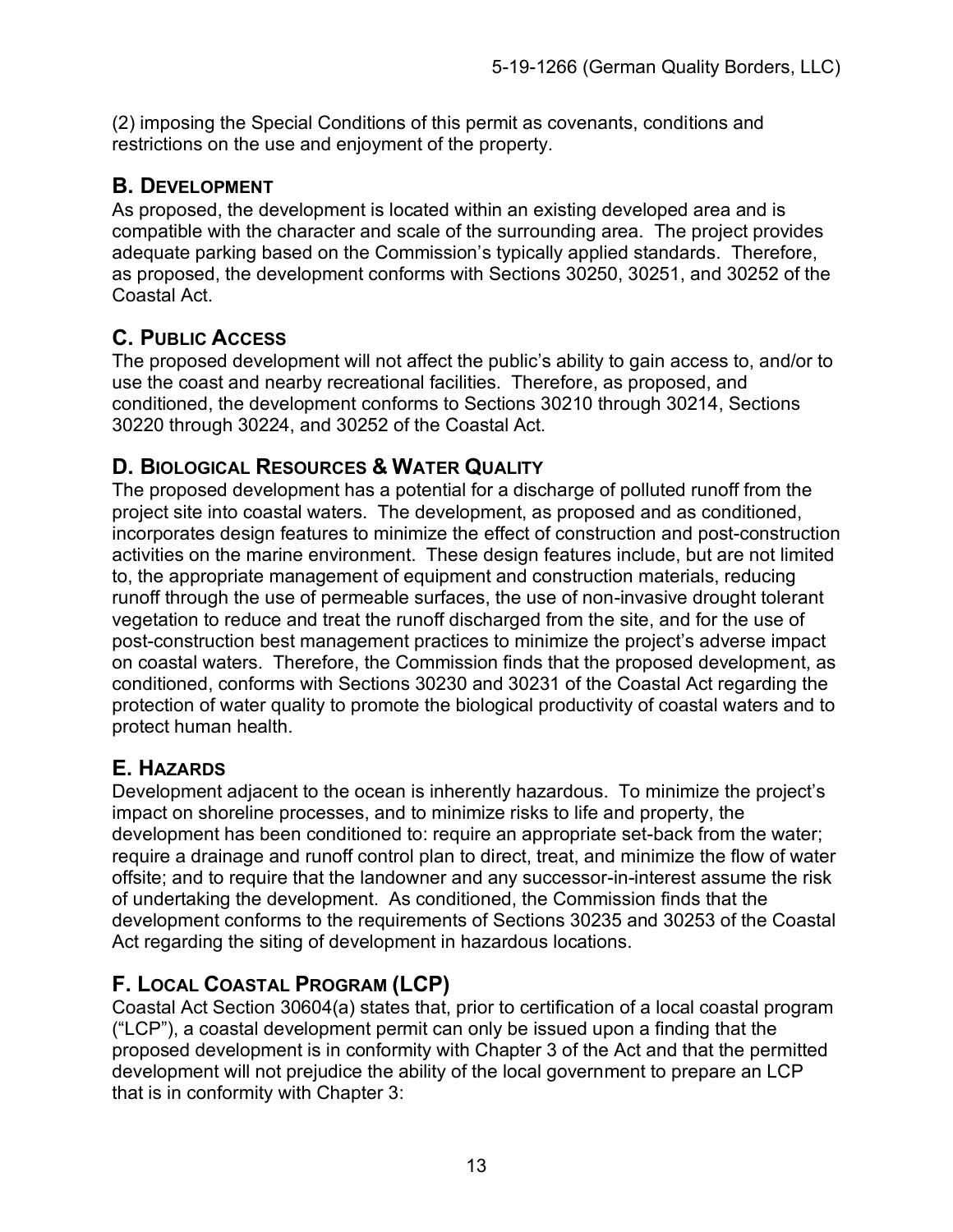(a) Prior to certification of the Local Coastal Program, a coastal development permit shall be issued if the issuing agency, or the commission on appeal, finds that the proposed development is in conformity with the provisions of Chapter 3 (commencing with Section 30200) of this division and that the permitted development will not prejudice the ability of the local government to prepare a Local Coastal Program that is in conformity with the provisions of Chapter 3 (commencing with Section 30200). A denial of a coastal development permit on grounds it would prejudice the ability of the local government to prepare a Local Coastal Program that is in conformity with the provisions of Chapter 3 (commencing with Section 30200) shall be accompanied by a specific finding which sets forth the basis for such conclusion.

The Venice Land Use Plan was certified by the Commission on June 14, 2001 and is advisory in nature and may provide guidance. The proposed development is consistent with Chapter 3 of the Coastal Act and with the certified Land Use Plan for the area. Approval of the project as proposed will not prejudice the ability of the local government to prepare an LCP that is in conformity with the provisions of Chapter 3 of the Coastal Act.

## **G. CALIFORNIA ENVIRONMENTAL QUALITY ACT (CEQA)**

Section 13096(a) of the Commission's regulations requires Commission approval of Coastal Development Permit applications to be supported by a finding showing the application, as conditioned by any conditions of approval, to be consistent with any applicable requirements of the California Environmental Quality Act (CEQA).

Under Section 15251(c) of Title 14 of the California Code of Regulations, the Commission's CDP regulatory process has been certified as the functional equivalent to the CEQA process. As a certified regulatory program, Section 21080.5(d)(2)(A) of CEQA still applies to the Commission's CDP regulatory process and prohibits a proposed development from being approved if there are feasible alternatives or feasible mitigation measures available, which would substantially lessen any significant adverse effect which the activity may have on the environment. The City of Los Angeles is the lead agency for purposes of CEQA. As noted on the City's staff report dated June 28, 2019, the City determined that the proposed development was categorically exempt from CEQA requirements pursuant to CEQA Guidelines Sections 15301(Class 1) and 15303 (Class 3).

The development, as conditioned, is consistent with the Chapter 3 policies of the Coastal Act. Special Conditions imposed will mitigate adverse impacts to coastal resources and public access. The **Special Conditions** address the following issues: **1)** development setback and building height; **2)** permeable area and setback requirement; **3)** permit compliance; **4)** assumption of risk; **5)** no future shoreline protective device**; 6)** construction best management practices, and drainage and run-off control practices; **7)** drought tolerant, non-invasive plants; **8)** LADBS approval; **9)** local government approval; and **10)** deed restriction. These conditions are imposed to ensure that the vehicle parking spaces are developed and maintained on-site, biological resources and water quality are protected for the